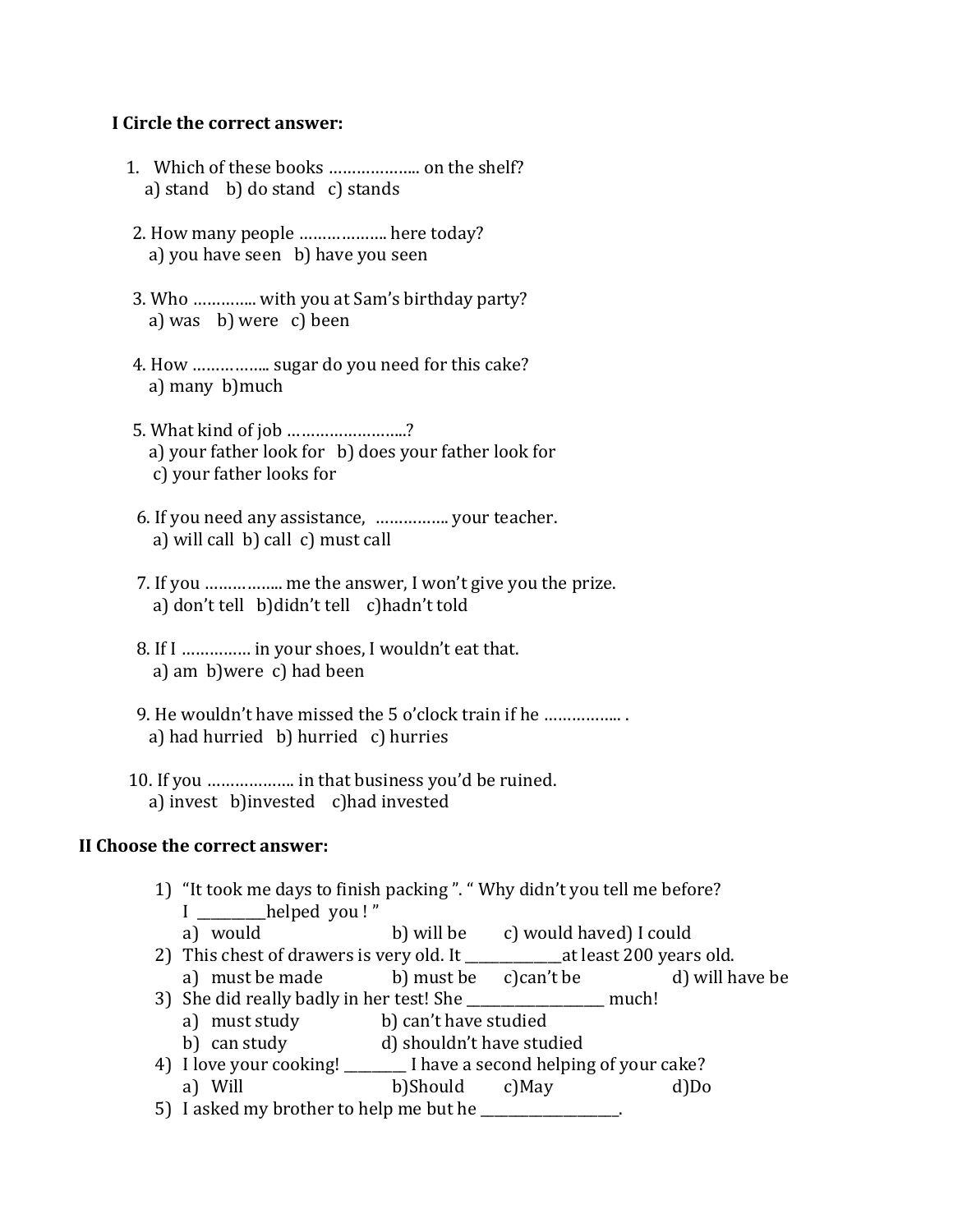|                                                                                         |                   | a) hadn't b) can c) will b b wouldn't                        |                                                                 |
|-----------------------------------------------------------------------------------------|-------------------|--------------------------------------------------------------|-----------------------------------------------------------------|
| 6) Last year, they ___________ to renovate the interior of their house in just a couple |                   |                                                              |                                                                 |
| of weeks.                                                                               |                   |                                                              |                                                                 |
|                                                                                         |                   | a) could b) have c) were able d) will be able                |                                                                 |
| 7) Where _______________ have my mobile serviced?                                       |                   |                                                              |                                                                 |
|                                                                                         |                   | a) should I b) may I c) might I d) need I                    |                                                                 |
| 8) "My daughter got a silver medal in the last race."                                   |                   |                                                              |                                                                 |
| "You _________________ really proud of her!"                                            |                   |                                                              |                                                                 |
|                                                                                         |                   | a) can't be b) have to be c) could be d) must be             |                                                                 |
| 9) You _______________ me the truth earlier ! Now, it's too late !                      |                   |                                                              |                                                                 |
|                                                                                         |                   |                                                              | a) could tell b) must tell c) must have told d) could have told |
| 10) They _____________brought so much food with them! They knew I was going to          |                   |                                                              |                                                                 |
| prepare some myself.                                                                    |                   |                                                              |                                                                 |
|                                                                                         |                   | a) mustn't have b)needn't have c) didn't need d) needn't     |                                                                 |
| 11) You _____________ worry about him. He can take good care of himself.                |                   |                                                              |                                                                 |
|                                                                                         |                   | a) needn't b)don't need c) didn't need d) haven't to         |                                                                 |
| 12) I _______________ known better than trust him. He looks really suspicious.          |                   |                                                              |                                                                 |
|                                                                                         |                   | a) may haveb) should have c) had by d) would have            |                                                                 |
| 13) You ______________to walk all the way to the gym. It's too far !                    |                   |                                                              |                                                                 |
|                                                                                         |                   | a) mustn't b) shouldn't c)don't have d)needn't               |                                                                 |
| 14) "This shopping bag is too heavy !" "Don't worry, I _______help you".                |                   |                                                              |                                                                 |
|                                                                                         |                   | a) will b) must c) have to d) need                           |                                                                 |
| 15) I think you _________ look into the matter carefully before making a                |                   |                                                              |                                                                 |
| decision.                                                                               |                   |                                                              |                                                                 |
|                                                                                         |                   | a) shall b) ought to c) would d) shouldn't                   |                                                                 |
|                                                                                         |                   |                                                              |                                                                 |
| III Circle the right option.                                                            |                   |                                                              |                                                                 |
| 1. The resultssoon                                                                      |                   |                                                              |                                                                 |
|                                                                                         |                   | a. Have been announced b. Will be announced d. Will announce |                                                                 |
|                                                                                         | e. Have announced |                                                              |                                                                 |
|                                                                                         |                   |                                                              |                                                                 |
| 2. Teenagers in over 14% of all fatal accidents                                         |                   |                                                              |                                                                 |
| a. Have involving                                                                       |                   | b. Involving                                                 | c. Are involved                                                 |
| e. Involve                                                                              |                   |                                                              |                                                                 |
| 3. Which one is correct? Translate it.                                                  |                   |                                                              |                                                                 |
| a. I haven't done it already                                                            |                   | c. I have done it yet                                        |                                                                 |
| b. I have already done it                                                               |                   |                                                              | d. I haven't yet done it                                        |
|                                                                                         |                   |                                                              |                                                                 |
| a. See b. Will see                                                                      | c. To see         |                                                              |                                                                 |
|                                                                                         |                   | d. Seeing                                                    |                                                                 |
| 5. Sheila her hair twice a week                                                         |                   |                                                              |                                                                 |
| a. Washing                                                                              | b. Washes         | c. Is washing                                                | d. is washes                                                    |
| Mrs Wolf  reply right now<br>6.                                                         |                   |                                                              |                                                                 |
| a. Wants                                                                                | b. Want           | c. She wants d. Is wanting                                   |                                                                 |
| 7. Dianathe piano regularly. Shein a concert next week                                  |                   |                                                              |                                                                 |